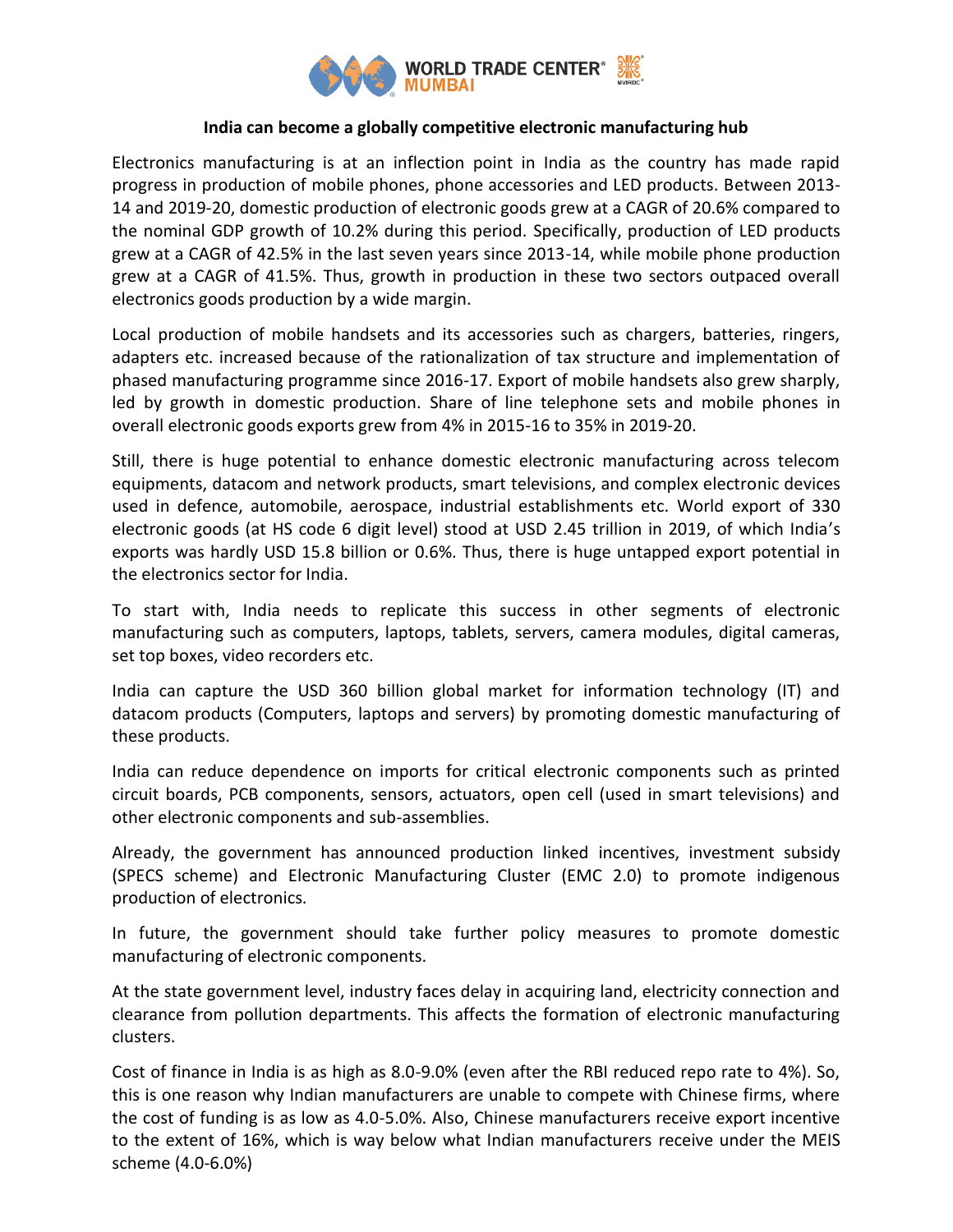

Government should reduce the investment limit under the Production Linked Incentive Scheme (PLI) for select electronic components announced in April 2020 to Rs. 20 crore from Rs. 100 crore. Reduction in investment limit will allow MSMEs to participate in this scheme.

Government should extend Production Linked Incentive Scheme (PLI) scheme to IT and datacom products (computers, laptops, tablets, servers) to offset domestic manufacturing disability

Government may provide additional tax discounts and partial capex support to smart phone manufacturers to expand their assembly lines for manufacturing wearables (such as earwear, wristband and watches).

A focused policy thrust and a coordinated effort with local industry associations, R&D institutions and foreign companies will go a long way in creating a globally competitive electronic manufacturing sector in India.

**Notifications** 

## **PIB**

Minister attends G20 Finance Ministers and Central Bank Governors meeting

<https://pib.gov.in/PressReleseDetail.aspx?PRID=1664573>

MSME Ministry strengthens Single Window System Portal 'Champions'

<https://pib.gov.in/PressReleseDetail.aspx?PRID=1664442>

New Farm Reforms will bring ease of Agricultural Entrepreneurship

<https://pib.gov.in/PressReleseDetail.aspx?PRID=1664457>

#### **DGFT**

Procedure for application for export of diagnostic kits

[https://content.dgft.gov.in/Website/dgftprod/82519e5a-09c8-434f-8f29-](https://content.dgft.gov.in/Website/dgftprod/82519e5a-09c8-434f-8f29-2fcd63eb4dd9/Trade%20Notice%2029.pdf) [2fcd63eb4dd9/Trade%20Notice%2029.pdf](https://content.dgft.gov.in/Website/dgftprod/82519e5a-09c8-434f-8f29-2fcd63eb4dd9/Trade%20Notice%2029.pdf)

Procedure for application and issuance of scrips under RoSL

[https://content.dgft.gov.in/Website/dgftprod/9869bcfa-340f-466f-a682-e07389345e6f/PN-25%20dt-](https://content.dgft.gov.in/Website/dgftprod/9869bcfa-340f-466f-a682-e07389345e6f/PN-25%20dt-13.10.2020%20(E).pdf)[13.10.2020%20\(E\).pdf](https://content.dgft.gov.in/Website/dgftprod/9869bcfa-340f-466f-a682-e07389345e6f/PN-25%20dt-13.10.2020%20(E).pdf)

Electronic filing and issuance of preferential certificate of origin

<https://content.dgft.gov.in/Website/dgftprod/cd308cf7-ba39-4434-864d-060eea2d50dc/TN30.pdf>